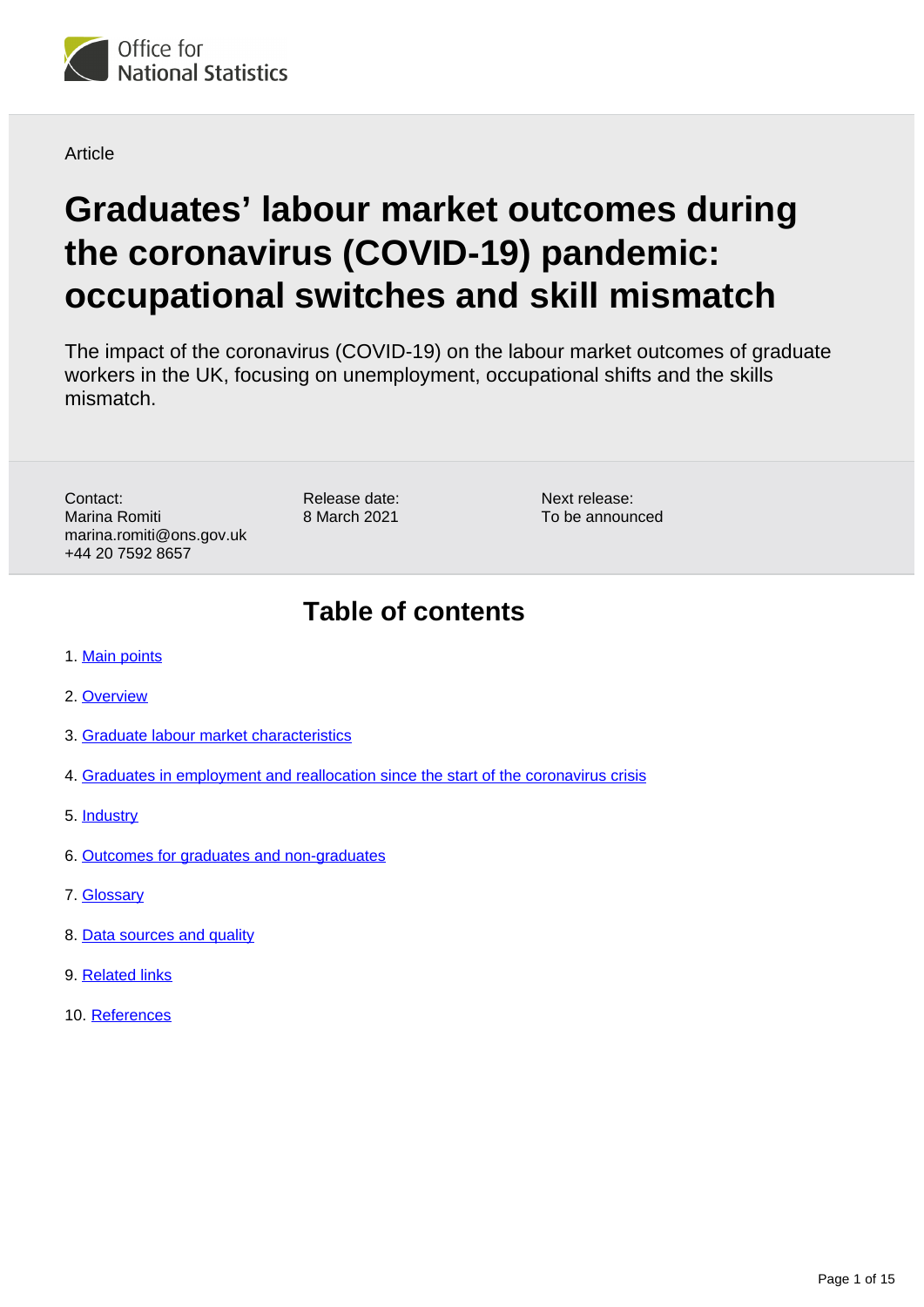# <span id="page-1-0"></span>**1 . Main points**

- The unemployment rate for graduates, non-seasonally adjusted (NSA), was 4.6% in Quarter 3 (July to Sept) 2020, compared with 5.1% for the overall unemployment rate; the latest (Quarter 4 (Oct to Dec) 2020) NSA figure for the overall unemployment rate was 5.2%.
- Graduate skill mismatch, defined as the proportion of graduates not employed in graduate occupations, decreased by 5.0 percentage points to 25.5% between Quarter 3 2019 and Quarter 3 2020.
- Of all graduates who changed occupation but remained in employment in Quarter 2 (Apr to June) and Quarter 3 (July to Sept) 2020, we recorded an outflow of 1.0 percentage point in high-skilled occupations.
- A smaller proportion of graduates (6.7%) switched occupation in Quarter 3 2020 compared with that of nongraduates (7.0%).

# <span id="page-1-1"></span>**2 . Overview**

The coronavirus (COVID-19) pandemic has had a marked impact on the UK labour market so far, with the latest period (Quarter 4 (Oct to Dec) 2020) showing further increases in the unemployment rate. Using the [Quarterly](https://www.ons.gov.uk/employmentandlabourmarket/peopleinwork/employmentandemployeetypes/methodologies/labourforcesurveyuserguidance#labour-force-survey-lfs-user-guides)  [Labour Force Survey \(QLFS\) and Longitudinal Labour Force Survey,](https://www.ons.gov.uk/employmentandlabourmarket/peopleinwork/employmentandemployeetypes/methodologies/labourforcesurveyuserguidance#labour-force-survey-lfs-user-guides) this work assesses the early impacts of the pandemic on the graduate labour force.

Graduates are among the highest-skilled workers and they play an important role in the economy. Higher levels of skills promote innovation and growth (Barro 2001, Lucas 2015, Mason and others 2008) and are therefore crucial in dealing with the challenges imposed by the pandemic. Graduates are also more occupationally and geographically mobile, a factor that may support their employment in times of crisis. However, the skill mismatch among graduates is reportedly higher than in other skill groups (Savic and others 2019) and this could hamper productivity performance in the long run.

Our article starts with an overview of graduate numbers for the period Quarter 1 (Jan to Mar) 2017 to Quarter 3 (July to Sept) 2020. Graduate unemployment is compared with the overall unemployment rate, and the unemployment rate for recent graduates, to address the questions of whether graduates are facing deteriorating job prospects<sup>1</sup> and assess how their outcomes compare with non-graduate workers. We then focus on labour market transitions of graduates across occupations. We present a detailed evaluation of occupational switching and skill mismatch in the UK labour market prior to and during the coronavirus pandemic, accounting for variations in the whole economy and across industries.

Our analysis focuses on the first three quarters of 2020, which cover different phases of the coronavirus pandemic, including the first lockdown period (March to June 2020) and the period of limited restrictions during the summer months (July to September 2020). We compare figures for 2020 with earlier data to evaluate how the labour market outcomes of graduates have been affected by the pandemic.

Specifically, our study aims to: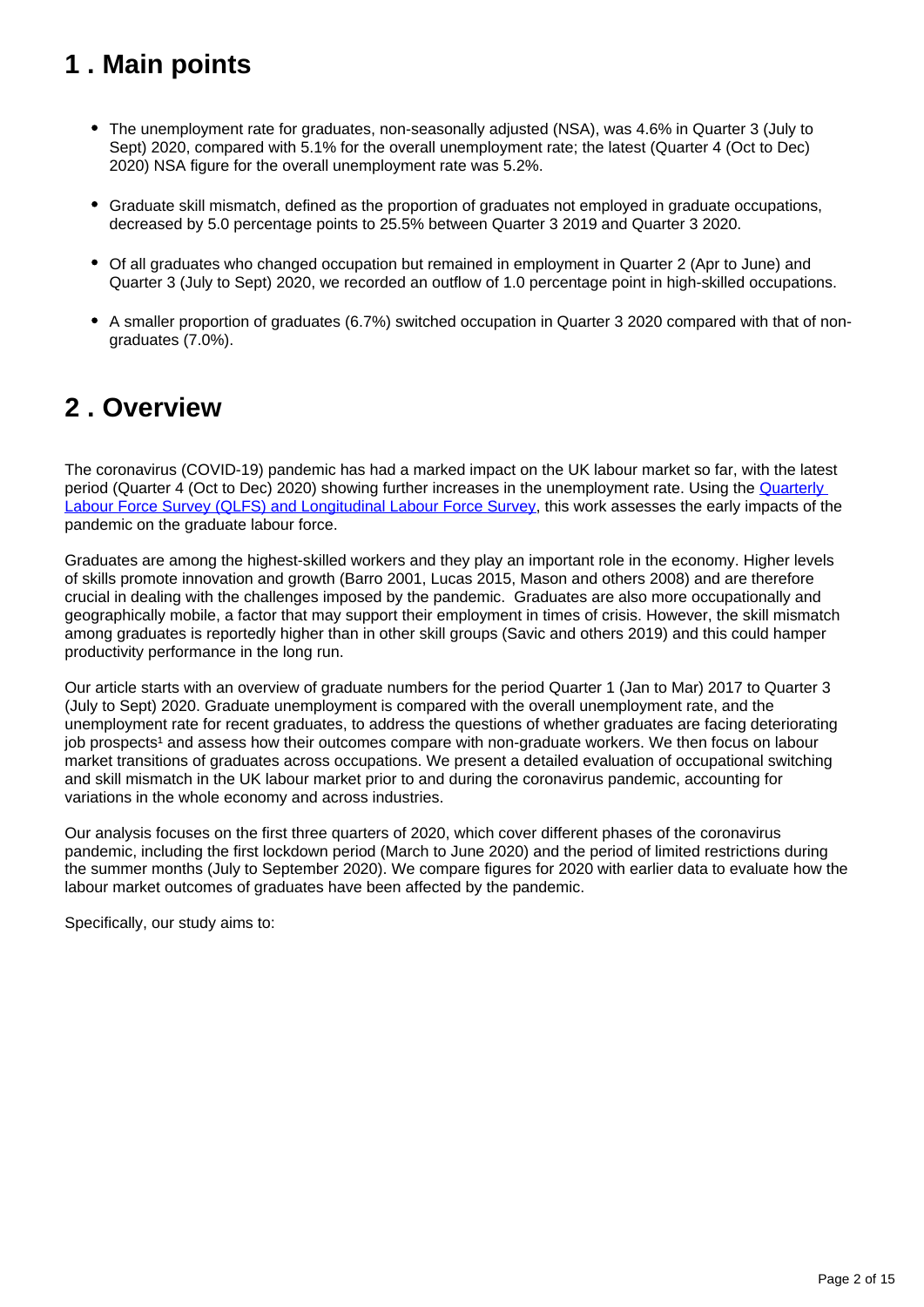- analyse movements in the unemployment rate for graduates before and during the pandemic
- investigate changes in the distribution of graduate workers across different occupations, comparing the situation during the pandemic (Quarters 1, 2 and 3 of 2020) with previous years
- analyse graduates' occupational shifts
- explore the incidence of skill mismatch and whether this has been affected by the pandemic
- investigate changes in the extent of the skill mismatch across industries

In our analysis, we assume there has been a significant reallocation of workers in the light of the pandemic, as workers have moved out of some professions and sectors badly hit by the crisis (for example, pilots in travel and tourism), and into other professions and sectors (for example, nursing and grocery retail). Such reallocation has the potential to affect the skill mismatch in the labour market. The direction of this effect is unknown as displaced workers can either improve their job match, for example, in case of a promotion, or they might not be able to match their skills to new openings in the labour market, in which case the mismatch will increase.

Given the negative association between the skill mismatch and productivity performance, understanding this phenomenon is important in assessing the potential scarring effects that this crisis may cause.² Our analysis of the changing labour market conditions of graduates overall and of recent graduates (those who graduated within the past five years) will provide an important outlook for economists and policy-makers.

## **Notes for Overview:**

- 1. Economic contributions have shown that graduating during a recession may have long-lasting consequences on labour market outcomes in terms of career paths and wages (Altonji and others 2016); there is also evidence that experiencing recessions during youth affects long-run perceptions of redistribution policies (Giuliano and Spilimbergo 2014).
- 2. See, for example, Mason and others 2018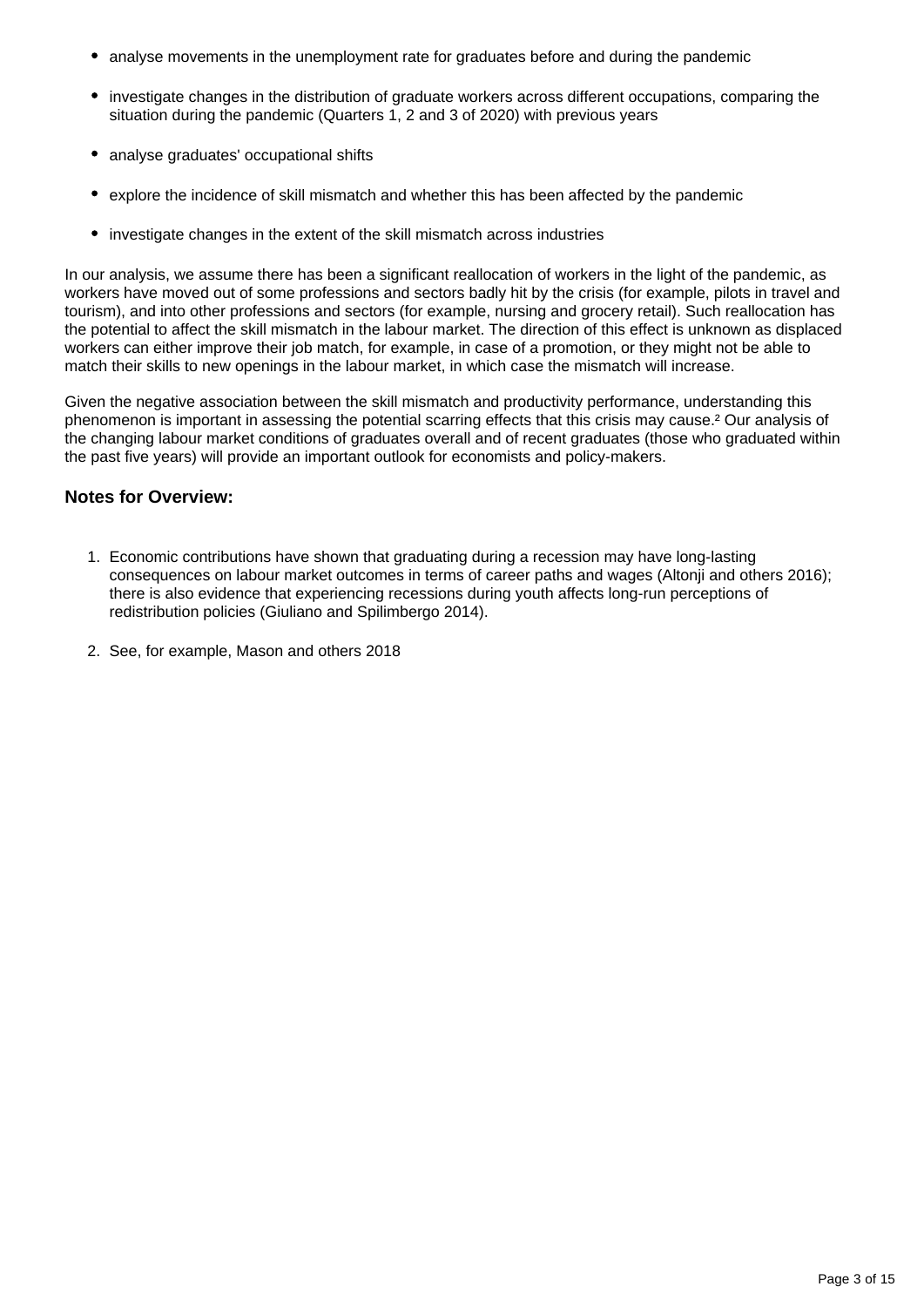# <span id="page-3-0"></span>**3 . Graduate labour market characteristics**

The number of graduates has been steadily increasing in the UK. In 2017, approximately 42% of the 34 million [individuals aged 21 to 64](https://www.ons.gov.uk/employmentandlabourmarket/peopleinwork/employmentandemployeetypes/articles/graduatesintheuklabourmarket/2017#steady-increase-in-the-number-of-graduates-in-the-uk-over-the-past-decade) years<sup>1</sup> had a graduate degree. In aggregate, the graduate labour market comprises approximately 14 million of the UK population. Women account for around 56% of graduates in the labour market with a modest increase in their share over time.<sup>2</sup>

Graduates have specific skills related to their subject type (for example, engineering, accountancy, psychology), as well as more general transferrable skills (writing, communication, critical thinking). Because of these skills, graduates may have greater resilience during times of economic crisis, although the evidence is mixed<sup>3</sup>. Graduates may therefore be less likely to be unemployed in comparison with those who do not have a degree.

In Quarter 3 (July to Sept) 2020, people aged 25 to 64 years without a degree accounted for 37% of the unemployment rate, followed by those without a degree aged 16 to 24 years (31%). Comparatively, graduates aged 25 to 64 years and young graduates (aged 16 to 24 years) accounted for 15% and 9% of the overall unemployment rate respectively. Individuals aged 25 years or over who hold a higher degree, accounted for 8%. These figures suggest that graduates on average are less likely to experience unemployment than nongraduates. Overall, 76% of individuals who are unemployed do not hold a graduate degree.

Figure 1 shows the unemployment rate in total, and separately for graduates and recent graduates, (those graduating in the past five years) using the non-seasonally adjusted Quarterly Labour Force Survey (QLFS). Between Quarter 1 (Jan to Mar) 2017 and Quarter 4 (Oct to Dec) 2019, total unemployment was on a declining trend. Unemployment only increased marginally during the first two quarters of 2020. The introduction of the UK [government's Coronavirus Job Retention Scheme \(CJRS\) and Self-Employed Income Support Scheme \(SEISS\)](https://www.gov.uk/government/collections/coronavirus-job-retention-scheme) helped to keep unemployment lower than it would otherwise have been during the initial phase of lockdown restrictions. However, total unemployment increased between Quarter 2 (Apr to June) and Quarter 3 (July to Sept) 2020, when in the latter the unemployment rate reached 5.1%.

Unemployment amongst graduates has been consistently lower than the total. The average unemployment rate for graduates between Quarter 1 2017 and Quarter 3 2020 was 3.0%, compared with the total average unemployment rate of 4.2%. However, average unemployment for recent graduates was the highest, averaging at 6.3% over the period and reaching a peak of 12.0% in Quarter 3 2020. This suggests that recent graduates have been hardest hit by the pandemic in terms of unemployment. Nevertheless, the unemployment rate for recent graduates remains below the non-seasonally adjusted youth unemployment rate (aged 16 to 24 years), which [stood at 14.2% and 13.6% in Quarter 2 and Quarter 3 of 2020 respectively.](https://www.ons.gov.uk/employmentandlabourmarket/peopleinwork/employmentandemployeetypes/datasets/educationalstatusandlabourmarketstatusforpeopleagedfrom16to24notseasonallyadjusteda06nsa)

Figure 1 also illustrates recent seasonal trends in the unemployment rate for recent graduates, which shows an increase in the third quarter of every year. This usually coincides with the period immediately after graduation and indicates the presence of a lag between obtaining a degree and successful job search. However, the unemployment rate in the third quarter of 2020 was the highest over the past three years.

## **Figure 1 Unemployment rates (%) for total labour force, graduates and recent graduates (aged 16 to 64), from Quarter 1 2017 to Quarter 3 2020, non-seasonally adjusted**

Unemployment rates for total labour force, graduates and recent graduates (aged 16 to 64 years), from Quarter 1 2017 to Quarter 3 2020, UK, non-seasonally adjusted

### [Download the data](https://www.ons.gov.uk/visualisations/dvc1162/line/datadownload.xlsx)

## **Notes for: Graduate labour market characteristics**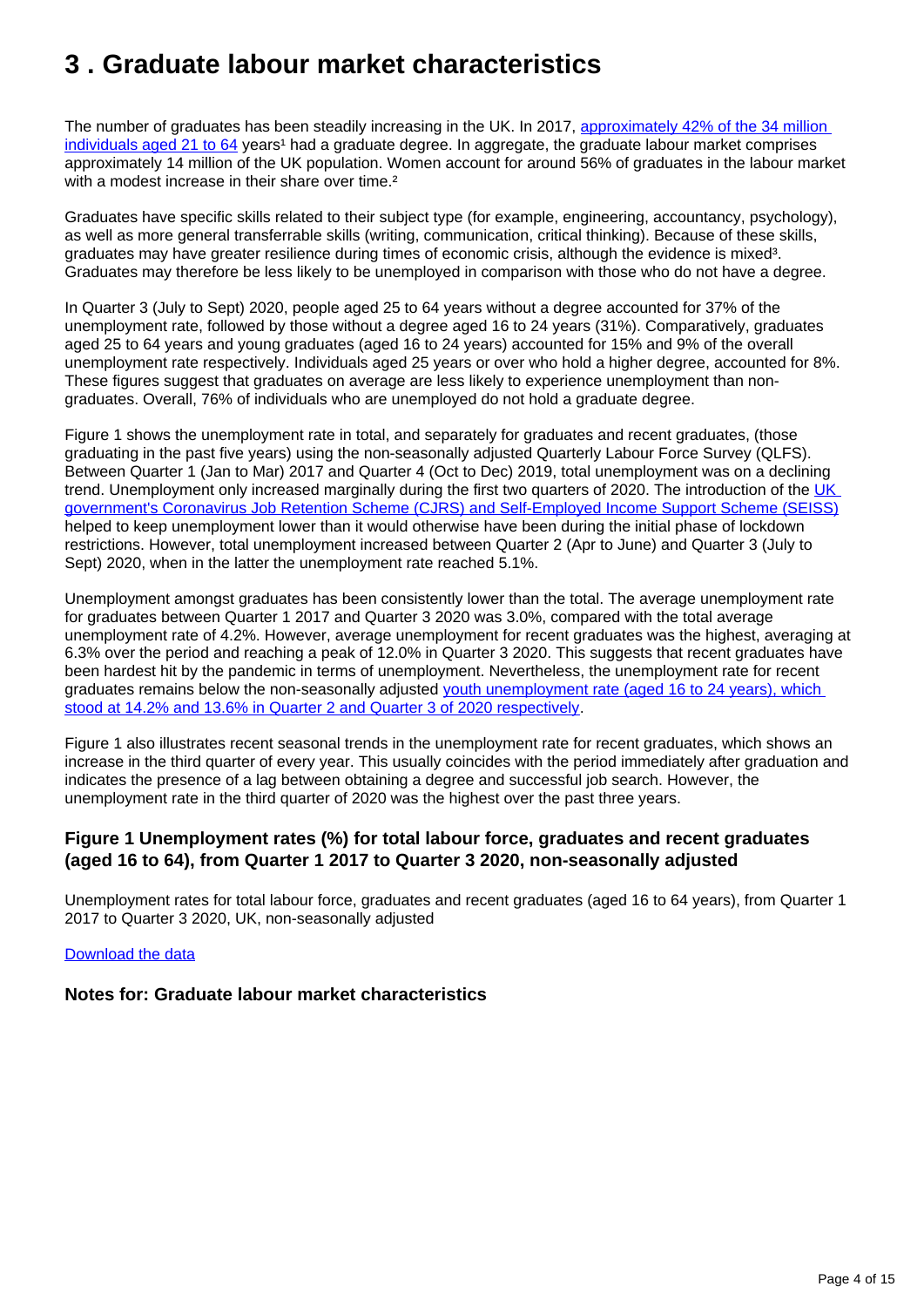- 1. See, for example, Clegg (2017).
- 2. Hesa (2020).
- 3. See, for example, Burke and Scurry (2019).
- 4. Younger workers (those aged 18 to 24 years) have been disproportionately impacted by the pandemic. In the three months to July 2020, 18- to 24-year-olds experienced the largest decrease in employment, the [largest increases in unemployment and the second-largest increase in economic inactivity.](https://www.ons.gov.uk/employmentandlabourmarket/peopleinwork/employmentandemployeetypes/bulletins/uklabourmarket/september2020) The increase in youth unemployment is linked to younger workers' tendency to work in industries that were worst affected by the pandemic, that is, accommodation and food service activities and arts, entertainment and recreation. The number of job vacancies across the economy remain historically low, suggesting deteriorating job-market prospects for graduates.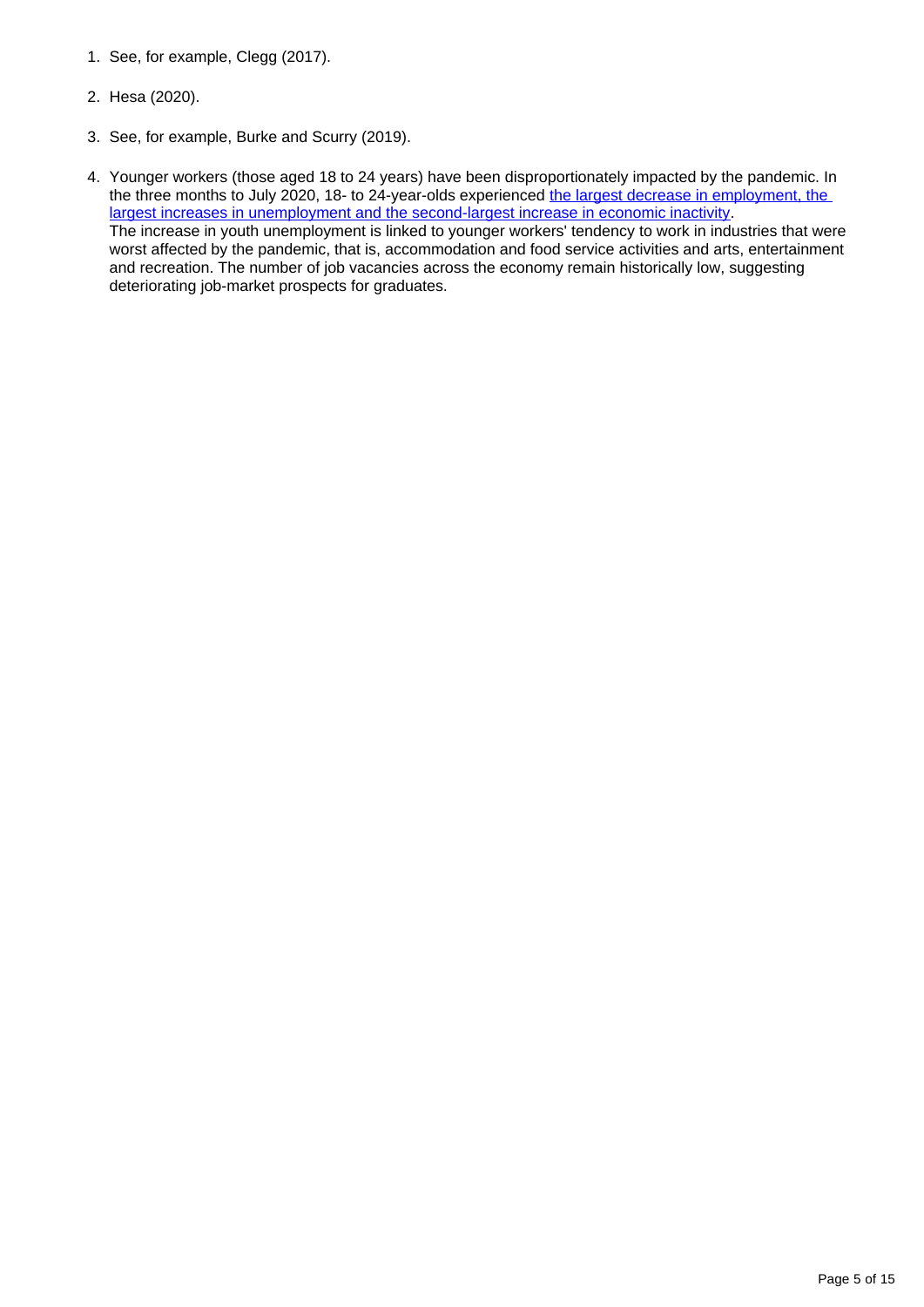# <span id="page-5-0"></span>**4 . Graduates in employment and reallocation since the start of the coronavirus crisis**

Figures 2 and 3 use the Quarterly Labour Force Survey (QLFS) to report the distribution of graduates who stayed in employment across different occupations. The switching in occupation may potentially have led to a change in skills mismatch.

We present figures pre-crisis (averaged over the Quarter 1 (Jan to Mar) 2017 to Quarter 1 2020 period) and compare these with the second (Apr to June) and third (July to Sept) quarters of 2020, when the impact of the crisis becomes evident, as shown in Figure 1.

In Figure 2 we classify occupations following the **[Standard Occupational Classification \(SOC\) one-digit](https://www.ons.gov.uk/methodology/classificationsandstandards/standardoccupationalclassificationsoc/soc2010/soc2010volume1structureanddescriptionsofunitgroups) groupings.** This figure shows that over 70% of graduates in employment are concentrated in the top three occupations: managers and directors, associate professional and technical occupations, and professional occupations. Their proportion in these occupations increases during the crisis, possibly because these occupations have been able to expand, and therefore employ more graduates, because they could more easily relocate online. Administrative and secretarial occupations registered the largest difference in the proportion of graduates' employment in Quarter 3 2020 of 1.0 percentage point compared with the average for the Quarter 1 2017 to Quarter 1 2020 period.

### **Figure 2: Employment of graduates is concentrated in the top occupations**

#### **Distribution of graduates across occupations, from Quarter 2 (April to June) to Quarter 3 (July to September) 2020, UK**

# Figure 2: Employment of graduates is concentrated in the top occupations

Distribution of graduates across occupations, from Quarter 2 (April to June) to Quarter 3 (July to September) 2020, UK



#### **Source: Office for National Statistics – Quarterly Labour Force Survey**

Figure 3 uses information on the [skill content of occupations](https://www.ons.gov.uk/methodology/classificationsandstandards/standardoccupationalclassificationsoc/soc2010/soc2010volume1structureanddescriptionsofunitgroups#objects-to-be-classified-and-criteria-of-classification) provided by the Office for National Statistics (ONS)  $(2010)^1$ , which classifies all occupations into four skill groups, based on qualifications and length of time (experience) deemed necessary for a person to become fully competent in the performance of the tasks associated with the job. In line with expectations, the movements across skill levels are small.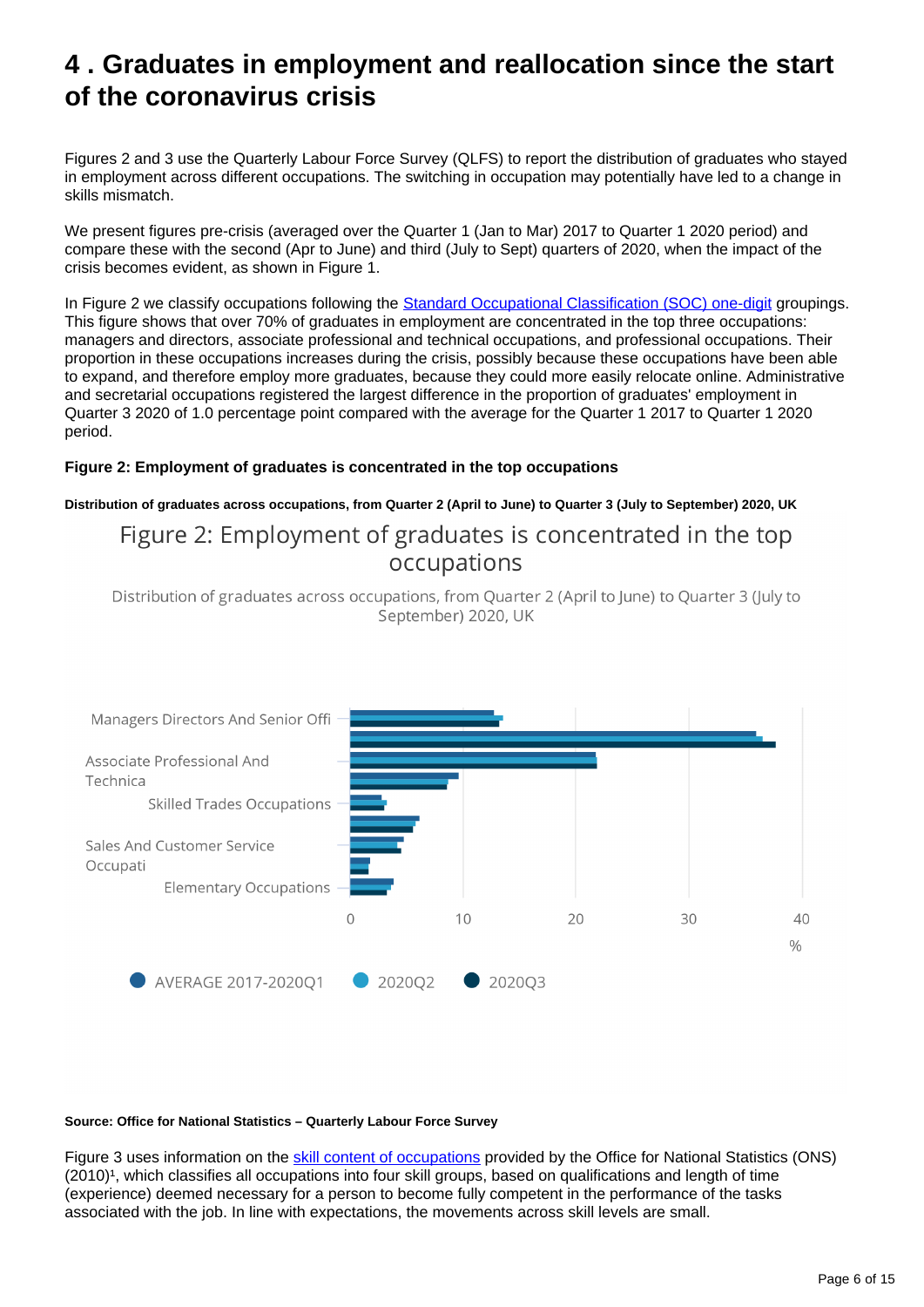Figure 3 shows that over 60% of graduates who stayed in employment, were employed in high-skilled or uppermiddle-skilled occupations over the Quarter 1 2017 to Quarter 1 2020 period. During Quarter 2 and 3 of 2020, we observe an increase in the proportion of graduates in high-skilled occupations, while there is a decrease in the middle-low- and low-skilled occupations. The proportion of graduates in the upper-middle-skilled occupations show a very small increase in Quarter 2 but, in Quarter 3, revert to the average over the period.

High-skilled workers have been better able to continue working during the pandemic, since nearly 70% of [professional occupations reported working from home.](https://www.ons.gov.uk/employmentandlabourmarket/peopleinwork/employmentandemployeetypes/bulletins/coronavirusandhomeworkingintheuk/april2020) Meanwhile, only 5.4% of machine operative professionals, a low-skilled occupation, worked from home in the reference week.

### **Figure 3: The proportion of graduates in high-skilled occupations has increased during the pandemic**

### **Distribution of graduates across occupations, from Quarter 2 (April to June) to Quarter 3 (July to September) 2020, UK**

## Figure 3: The proportion of graduates in high-skilled occupations has increased during the pandemic

Distribution of graduates across occupations, from Quarter 2 (April to June) to Quarter 3 (July to September) 2020, UK



#### **Source: Office for National Statistics – Quarterly Labour Force Survey**

The current coronavirus (COVID-19) crisis may have resulted in the redeployment of workers from occupations that have been most adversely affected by lockdown restrictions towards occupations that have continued to operate. Using the Longitudinal Labour Force Survey (LFS), we can follow graduates employed in two consecutive quarters, and so we can analyse the extent of occupational changes (occupational shifts) and compare them with the occupational shifts over the same period in previous years. Figure 4 presents occupational shifts for graduates next to that for all workers (graduates and non-graduates).

Changes in occupation, for all workers and for graduates, are evident in all years in our sample, although the proportion of graduates who switched occupation was consistently higher - with the exception of Quarter 2 to Quarter 3 2020.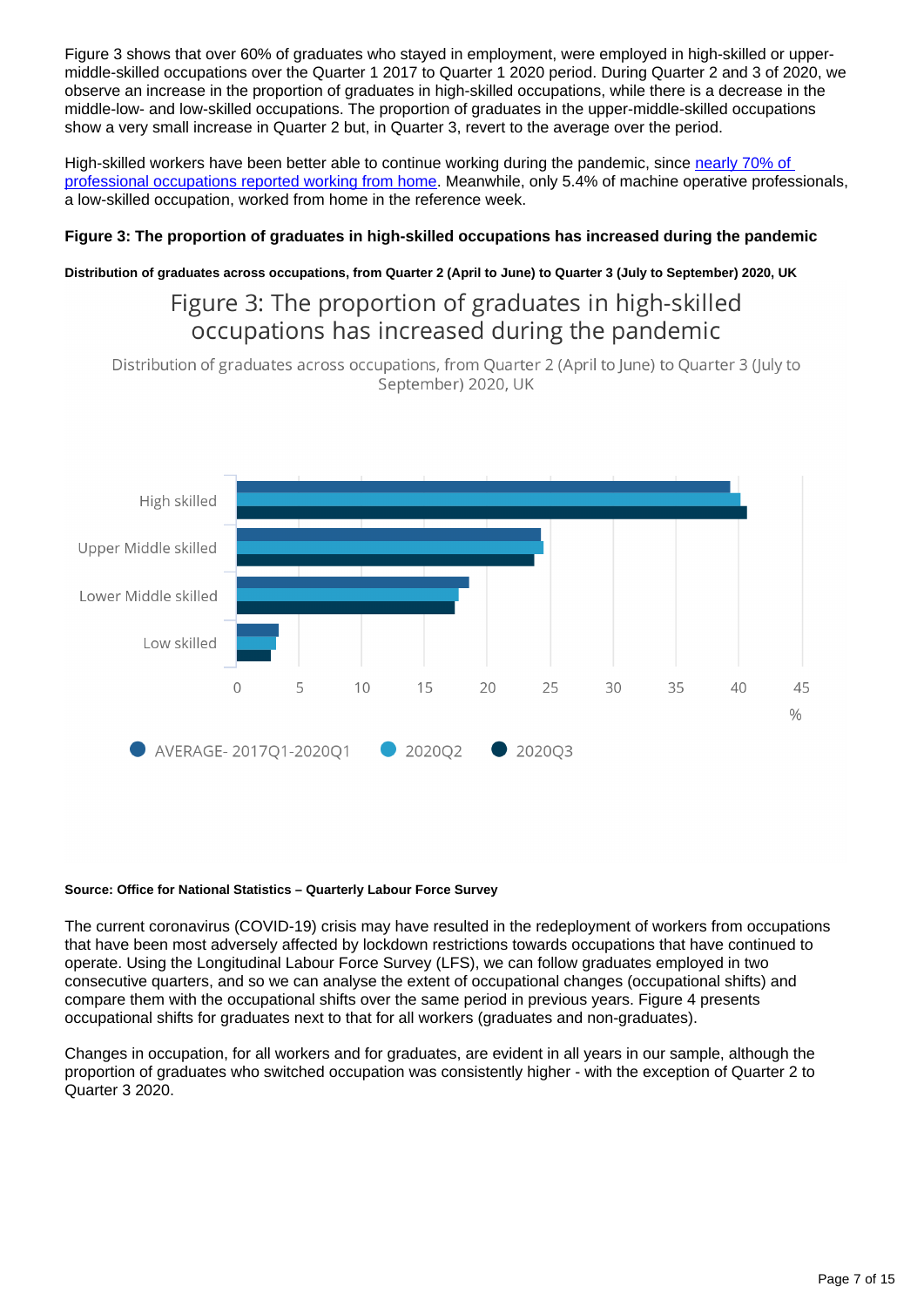Graduates are more likely to have both general and transferrable skills, which allows movements across different occupations. By looking across years, we observe proportions of occupational switching having remained relatively constant. There was a small increase in occupational shifting for both graduates and overall, from 2018 onwards, with the highest proportions occurring during the first two quarters of 2020. Graduates experience the highest level of occupational change between Quarter 1 and Quarter 2 of 2020, when 8.0% of graduates changed occupations, compared with 7.2% in 2019, 7.7% in 2018 and 6.8% in 2017. Hence, the initial phase of the coronavirus crisis saw higher levels of occupational shifts, among graduates and non-graduates. Occupational shifts among graduates declined to 6.7% in Quarter 3 2020, lower than the same period in 2019 (7.7%), but broadly equivalent of the shift recorded in 2017.

The user should be aware that these results for occupational switching differ from those reported in previous [publications](https://www.ons.gov.uk/employmentandlabourmarket/peopleinwork/employmentandemployeetypes/articles/coronavirusandoccupationalswitching/januarytojune2020) as this analysis focuses only on those aged 16 to 64 years and uses the Longitudinal Labour Force Survey rather than the QLFS.

### **Figure 4: Proportion of workers changing occupations in two consecutive quarters, from 2017 to 2020**

### **Occupational change: Quarter 1 to Quarter 2, to Quarter 2 to Quarter 3, 2017 to 2020, UK**

## Figure 4: Proportion of workers changing occupations in two consecutive quarters, from 2017 to 2020

Occupational change: Quarter 1 to Quarter 2, to Quarter 2 to Quarter 3, 2017 to 2020, UK



#### **Source: Office for National Statistics – Quarterly Labour Force Survey**

Delving more deeply into graduates' changes in occupation, Figure 5 shows the percentage of employed graduates who have (a) changed occupation and (b) shifted across different types of occupation, grouped according to the occupations' skill requirement, from Quarter 2 to Quarter 3 2020 and 2019.

There has been a 1.0 percentage point decrease in the number of graduates in high-skilled occupations between Quarter 2 and Quarter 3 2020. The same period in the previous year had an increase of 2.1 percentage points. The upper-middle-skilled occupations have experienced a negative net flow of graduate workers of 4.3 percentage points between Quarter 2 and Quarter 3 2020, whilst the same period in 2019 saw an increase of 1.0 percentage point. Lower-middle-skilled occupations recorded a 5.1 percentage point increase between Quarter 2 and 3 2020, while the lowest-skilled group shows a 0.2 percentage point inflow of graduate workers.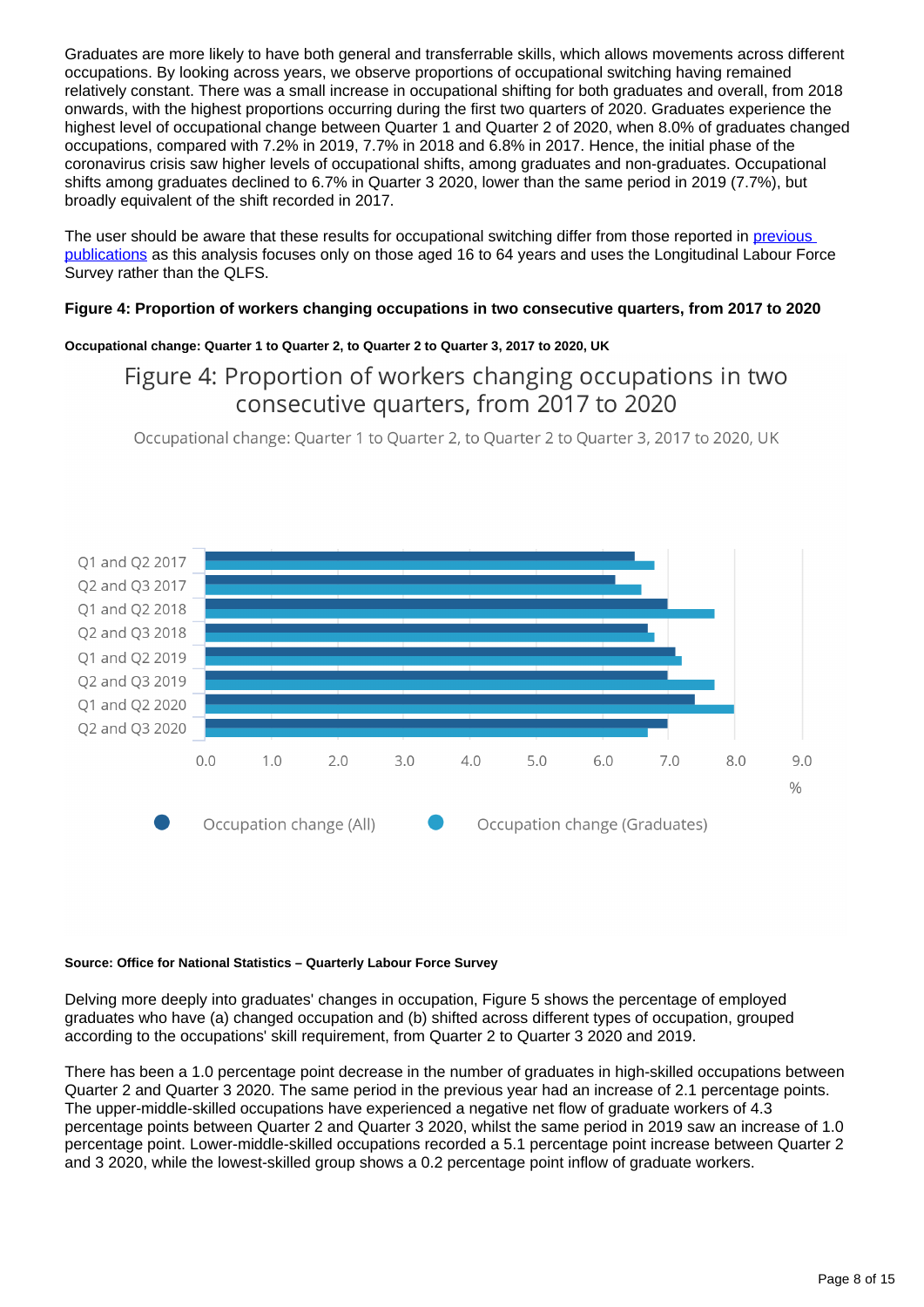### **Figure 5: Graduates in employment in the first three quarters of 2020, who changed occupation**

#### **Graduates' skill net flow: Quarter 2 to Quarter 3, 2019 to 2020, UK**

# Figure 5: Graduates in employment in the first three quarters of 2020, who changed occupation

Graduates' skill net flow: Quarter 2 to Quarter 3, 2019 to 2020, UK



#### **Source: Office for National Statistics – Quarterly Labour Force Survey**

#### **Notes:**

Bar chart showing graduates in employment in the first three quarters of 2020, who changed occupation.

An occupational change may be the result of a promotion, in which case, workers' employment prospects improve; however, particularly in recession periods, workers may accept jobs in lower-level occupations that do not match their skills, experience and qualification levels, to avoid unemployment. This would contribute to the skill [mismatch or overeducation,](https://www.ons.gov.uk/economy/nationalaccounts/uksectoraccounts/compendium/economicreview/april2019/overeducationandhourlywagesintheuklabourmarket2006to2017) a phenomenon that is often associated with lower earnings, lower job satisfaction (Battu and others 1999) and may also negatively affect productivity (Mason and others 2018, Augar 2019). Previous empirical evidence for the UK for 2017 shows that 16.1% of all those in employment had more education than required for their occupation; among graduates this proportion increases to 31% (Savic and others 2019). New graduates are currently entering a weakened labour market and so may be more likely to accept job opportunities that do not match their qualification profile.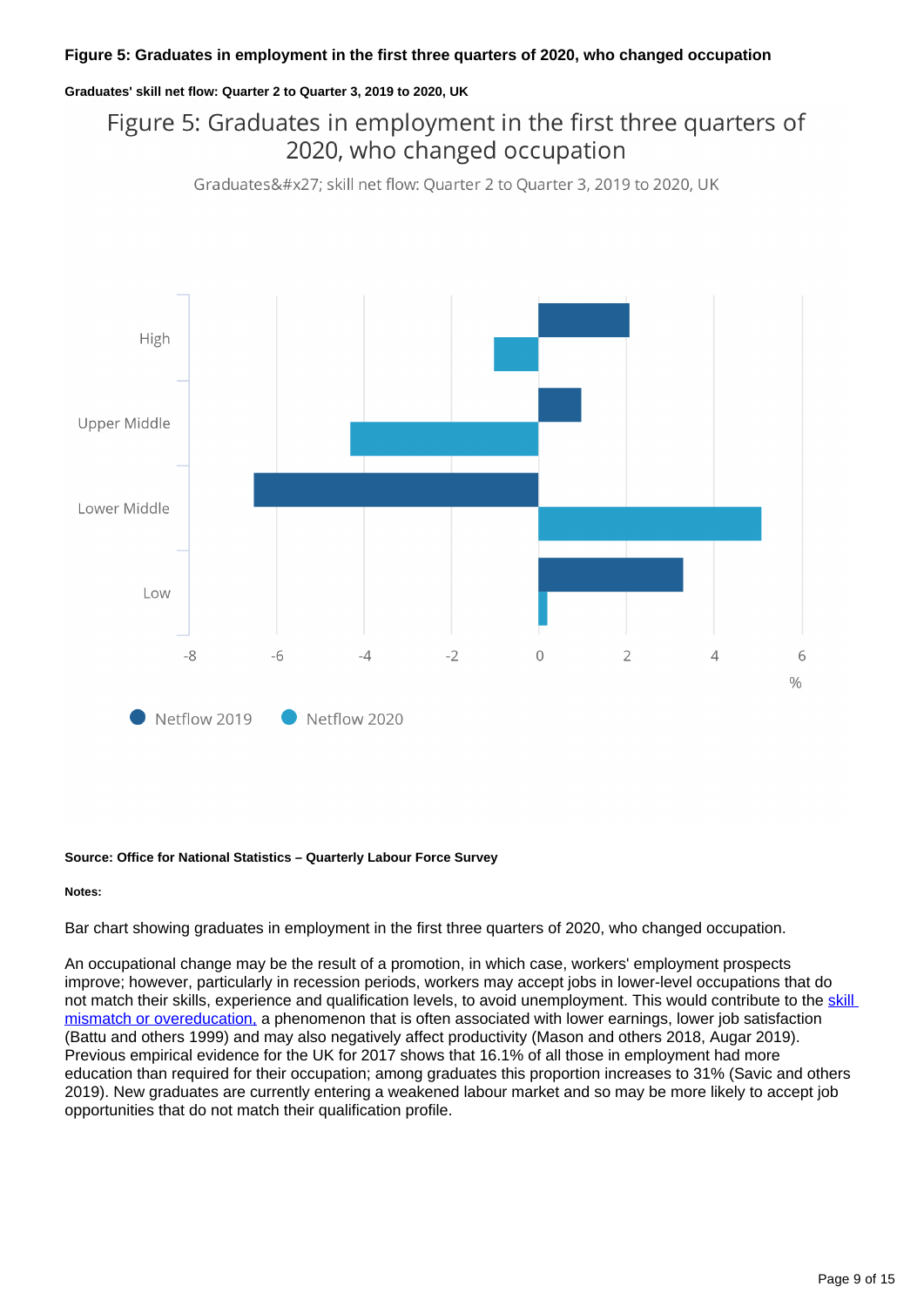Using the same measure constructed in Savic and others (2019), Figure 6 presents the incidence of overqualification in the UK using the QLFS, from Quarter 1 2017 and Quarter 3 2020, comparing graduates with all in employment. Around 16.8% of those in employment, aged 16 to 64 years, are overqualified and this proportion remains quite constant over time. For graduates, the incidence is higher, averaging 30.5% throughout the period, consistent with existing studies.² However, we observe a decline in graduate overqualification from Quarter 3 2018 onwards. The decrease carries on during the initial phase of the coronavirus crisis, where the incidence of overqualification declines to 29.4% in the first quarter, 27.8% in the second quarter and 25.5% in the third quarter. Contrary to initial expectations, we do not find that the current crisis is associated with an increasing skill mismatch in the UK labour market.

### **Figure 6: The incidence of graduates' overqualification has declined during the coronavirus crisis**

#### **Percentage of those in employment who are overqualified, aged 16 to 64 years, UK**

## Figure 6: The incidence of graduates' overqualification has declined during the coronavirus crisis

Percentage of those in employment who are overgualified, aged 16 to 64 years, UK



#### **Source: Office for National Statistics – Quarterly Labour Force Survey**

### **Notes for: Graduates in employment and reallocation since the start of the coronavirus crisis**

- 1. Skill levels are approximated by the length of time deemed necessary for a person to become fully competent in the performance of the tasks associated with a job.
- 2. Dolton and Vignoles (2000) shows a similar incidence of overqualification in the 1980s. Green and Henseke (2016a) estimate the incidence of graduate overeducation in the UK at 34.1% and in Green and Henseke (2016b) the proportion is 29.1% in the 1997 to 2001 period, and 30.5% between 2006 and 2012. See also Battu and others (2000).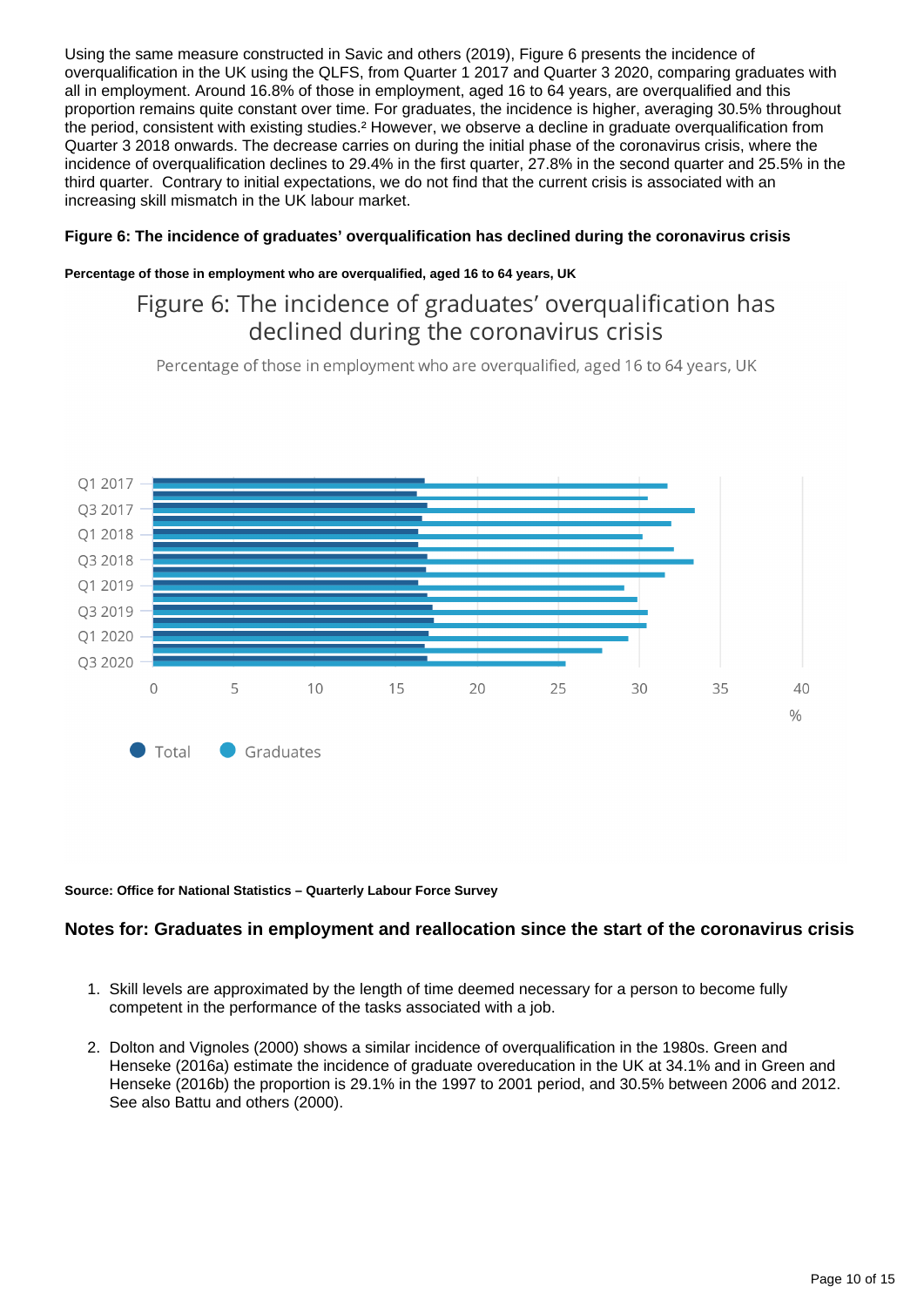# <span id="page-10-0"></span>**5 . Industry**

The analysis so far has focused on trends in occupation and skill mismatch at the whole economy level. However, the impact of the coronavirus (COVID-19) has most acutely been felt within industries such as tourism, entertainment and hospitality<sup>1</sup>. In this section we take a broad sectoral view, providing major trends within seven industry aggregates: agriculture, energy and construction (AEC)²; manufacturing; hotels and recreation; transport services; financial services; government services; and other services.

Data from the Quarterly Labour Force Survey (QLFS) show that financial services and government services traditionally employ a larger share of graduates compared with other industries. In government services we observe the largest increase (0.7 percentage points) in the proportion of graduate workers across all industries during the third quarter (July to Sept) of 2020. In AEC, manufacturing, hotels and recreation, and other services the proportion of graduate workers declined in Quarter 3 2020. However, these changes are not very dramatic, indicating that at this aggregate level graduates' employment within industries has not been greatly affected by the coronavirus.

Turning to the industry-level analysis of the skill mismatch across graduate workers, Figure 7 shows the proportion of graduates who are employed in jobs that do not require a degree qualification, comparing the average for Quarter 1 (Jan to Mar) 2017 to Quarter 1 2020 period with Quarter 2 (Apr to June) and Quarter 3 (July to Sept) of 2020.

In all years, the largest proportions of graduates without a graduate job are observed in the government services, hotels and recreation, and in financial services. In the case of government services and financial services, graduate workers may choose to enter the sector at positions which do not require a degree, to get a "foot in the door". In hotels and recreation, on the other hand, there are fewer graduate-level jobs and the skill-mismatch in this sector might be more long-lasting.

Broadly, Figure 7 shows that the skill mismatch in most sectors has marginally decreased during the coronavirus crisis, with the exception of government services, where the mismatch increased by 4.5 percentage points, if compared with the average period between 2017 and 2020. Between Quarter 2 and Quarter 3 of 2020, the proportion of graduates working in a non-graduate occupation shows a slight decline in most sectors. The limited change in occupational switching is likely to reflect the effect of [the government's job retention schemes, the](https://www.gov.uk/government/collections/coronavirus-job-retention-scheme)  [Coronavirus Job Retention Scheme \(CJRS\) and Self-Employed Income Support Scheme \(SEISS\),](https://www.gov.uk/government/collections/coronavirus-job-retention-scheme) which encourage an attachment between individuals and a specific job. [Occupational switching might therefore become](https://www.ons.gov.uk/employmentandlabourmarket/peopleinwork/employmentandemployeetypes/articles/coronavirusandoccupationalswitching/januarytojune2020)  [more prevalent as employment support unwinds.](https://www.ons.gov.uk/employmentandlabourmarket/peopleinwork/employmentandemployeetypes/articles/coronavirusandoccupationalswitching/januarytojune2020)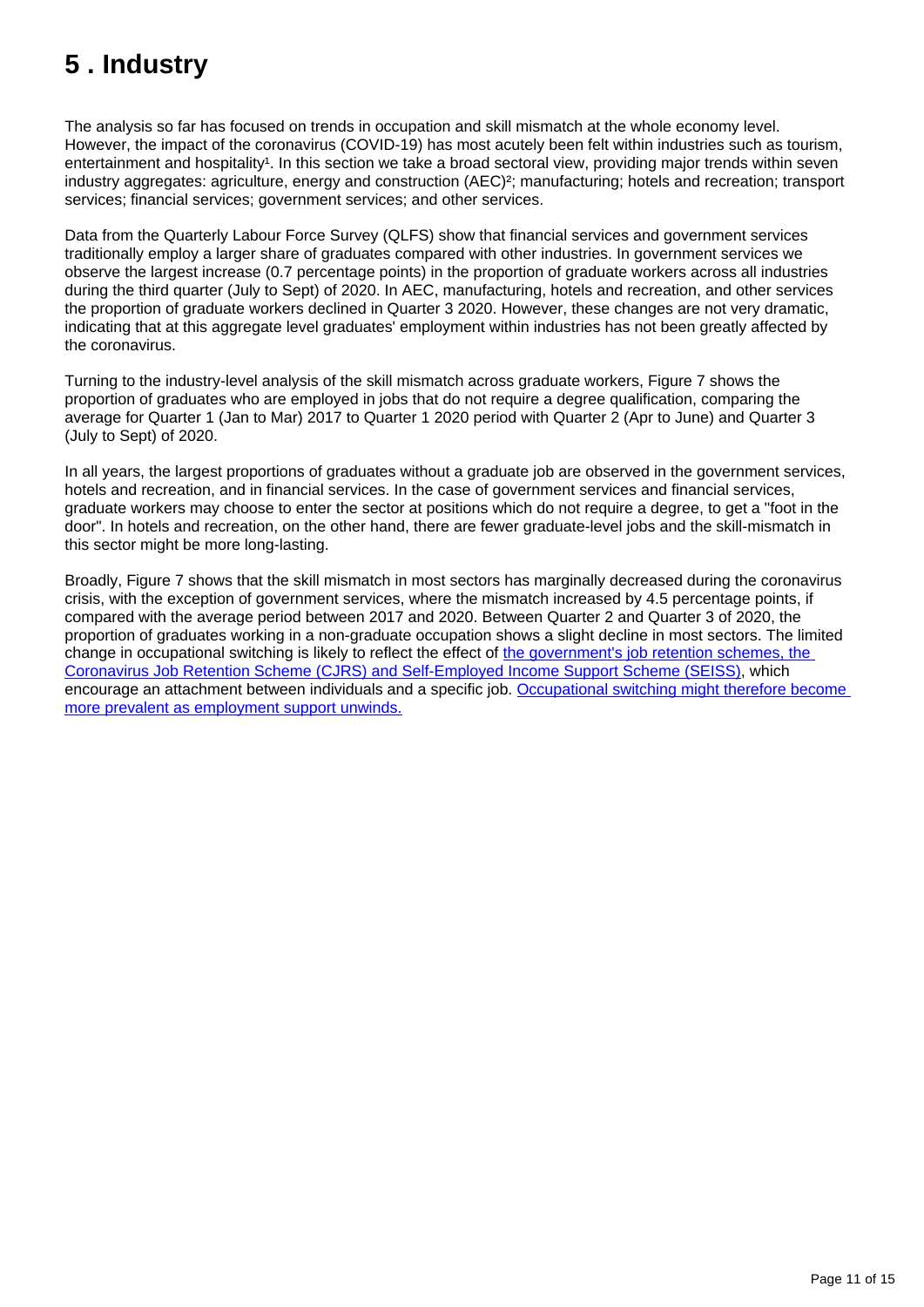## **Proportion of graduates who are overqualified across industries, Quarter 1 (Jan to Mar) 2017 to Quarter 3 (July to Sept) 2020** Figure 7: Overqualification by sector

Proportion of graduates who are overqualified across industries, Quarter 1 (Jan to Mar) 2017 to Quarter 3 (July to Sept) 2020



**Source: Office for National Statistics – Quarterly Labour Force Survey**

## **Notes for: Industry**

- 1. [Industry breakdowns using the LFS should be interpreted with caution, as they are based on respondents'](https://www.ons.gov.uk/businessindustryandtrade/tourismindustry/articles/coronavirusandtheimpactontheuktravelandtourismindustry/2021-02-15#impact-on-the-labour-market-in-travel-and-tourism-industries)  [views about the business for which they work. This may not be the same as the industry in which](https://www.ons.gov.uk/businessindustryandtrade/tourismindustry/articles/coronavirusandtheimpactontheuktravelandtourismindustry/2021-02-15#impact-on-the-labour-market-in-travel-and-tourism-industries)  [businesses are classified in estimates of the national accounts.](https://www.ons.gov.uk/businessindustryandtrade/tourismindustry/articles/coronavirusandtheimpactontheuktravelandtourismindustry/2021-02-15#impact-on-the-labour-market-in-travel-and-tourism-industries)
- 2. The category AEC has been created aggregating the following SIC major groups: A agriculture, forestry and fishing; B,D,E - energy and water; and F - construction.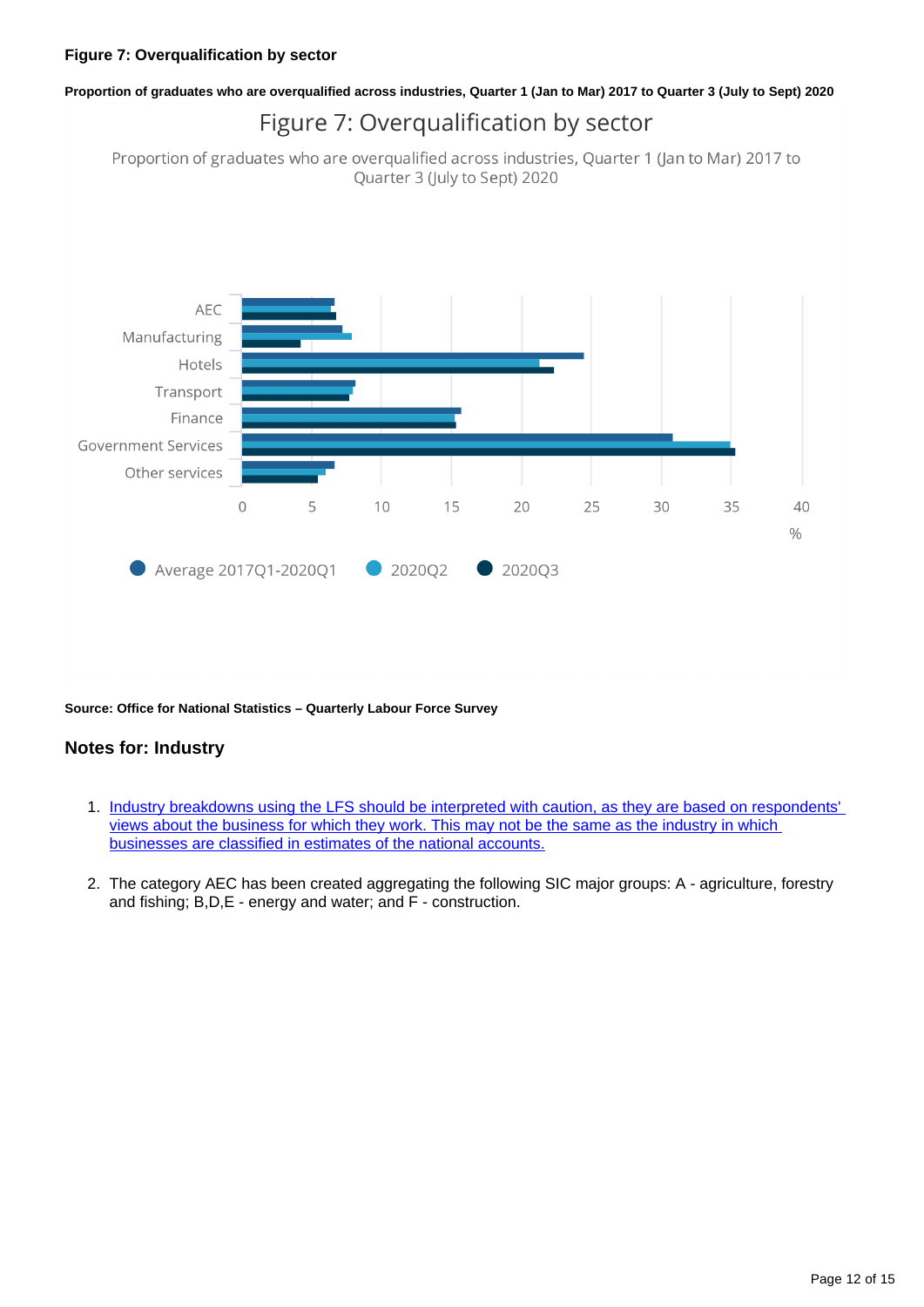# <span id="page-12-0"></span>**6 . Outcomes for graduates and non-graduates**

This article has investigated changes in graduates' employment patterns during an ever-changing economic and social environment, using data from Quarterly Labour Force Survey (QLFS) and the Longitudinal Labour Force Survey. Our findings show that labour market outcomes for graduates are worsening slightly, as revealed by an increase in their unemployment rate, particularly among recent graduates. However, unemployment figures are still below those for the total labour force (graduates and non-graduates) and lower than comparable youth unemployment rates.

Graduate workers were better able to change occupations in the periods prior to and in the first few months of the crisis, compared with workers in the total labour force in the UK. These occupational shifts may have been helped by their wider skill set. Given the higher level of human capital, graduates may be in a stronger position to adjust to challenges imposed by the pandemic in terms of retaining jobs and finding new employment opportunities; however, these jobs may not be of the same quality and they may not fit their skill profile. However, the general population had a higher incidence of occupational switching between Quarter 2 (Apr to June) and Quarter 3 (July to Sept) 2020 as the effects of the pandemic began to be felt. This may suggest those who hold a degree were better able to remain in their jobs over the period.

Indeed, we find that during the first three quarters of 2020, graduates who changed occupations have moved out of the highest-skilled jobs and into intermediate and low-skilled ones. The skill mismatch, on the other hand, has been declining during the pandemic, continuing the downward trend that started in 2018. This may be because of a better match with the educational requirement of occupations, allowed by the fact that graduates are better able to work remotely because of the nature of their work.

A decline in the skill mismatch during the pandemic could also be a consequence of the increase in the unemployment rates among graduates, as sectors with a high proportion of overqualified graduates, such as hospitality and recreation, have drastically reduced their activity. These areas are some of the many questions for future research around this topic.

As the impact of the coronavirus (COVID-19) in the labour market is still unfolding, concrete conclusions on the basis of these findings are not possible. However, our analysis shows that graduate workers may fare better in their labour market outcomes in the current crisis, compared with non-graduates.

One caveat to our study is that a change to [Labour Force Survey data collection during the pandemic](https://www.ons.gov.uk/employmentandlabourmarket/peopleinwork/employmentandemployeetypes/articles/coronavirusanditsimpactonthelabourforcesurvey/2020-10-13) has impacted both the level of response and the non-response bias of the survey, and consequently the survey estimates. Hence, figures from January to March 2020 onwards need to be interpreted with caution.

## **Collaboration**

This article has been written in collaboration between the Office for National Statistics (Marina Romiti and Vicky Haigney) with Dr. Michela Vecchi, Associate Professor of Economics at the University of Middlesex and Dr. Catherine Robbinson, Deputy Dean at the University of Kent. Dr Vecchi and Dr Robinson would like to acknowledge support from the ESRC (ES/V017543/1).

# <span id="page-12-1"></span>**7 . Glossary**

## **Graduates**

An individual aged between 21 and 64 years not enrolled on an educational course who have attained a higher education degree or equivalent.

## **Occupational switching**

A change in a worker's [Standard Occupational Classification \(SOC\)](https://www.ons.gov.uk/methodology/classificationsandstandards/standardoccupationalclassificationsoc/soc2010/soc2010volume1structureanddescriptionsofunitgroups) from one quarter to the next, which would not be reflected in the traditional flows between employment, unemployment and inactivity. This analysis classifies occupation switchers as those who have changed one-digit SOC code (major groups)<sup>1</sup> between periods. The analysis at the major group structure, although broad, compresses occupations that are similar in terms of qualification, training, skills and experience. Changes in occupations can occur for a number of reasons, such as promotion, and indeed workers can move occupation while remaining within an organisation.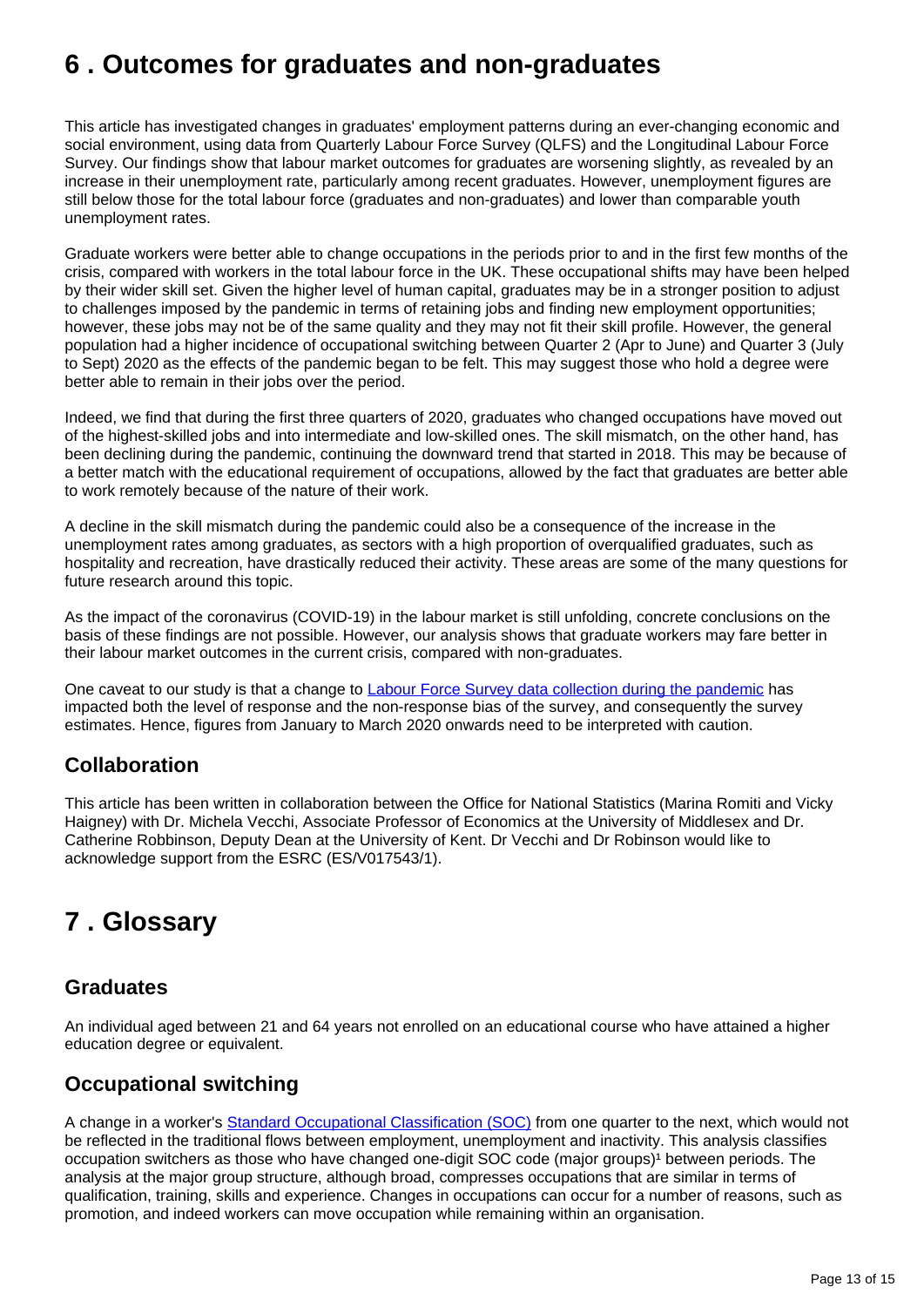## **Labour market mismatch**

A worker with a level of education, experience, skills or interests that do not correspond to the requirements of the job where they are employed.

## **Overqualification and overeducation**

A form of education skills mismatch where a person possesses more education than required for the job. This analysis follows a statistical method used by the International Labour Organization to compare the distribution of educational attainment of those in employment in the UK against the average educational attainment level for their occupation.

## **Notes for: Glossary**

1. "The major group structure is a set of broad occupational categories that are designed to be useful in bringing together unit groups which are similar in terms of the qualifications, training, skills and experience [commonly associated with the competent performance of work tasks."](https://www.ons.gov.uk/methodology/classificationsandstandards/standardoccupationalclassificationsoc/soc2010/soc2010volume1structureanddescriptionsofunitgroups#major-group-structure-of-the-classification-and-qualifications-skills-training-and-experience)

# <span id="page-13-0"></span>**8 . Data sources and quality**

This article uses data from the UK Quarterly Labour Force Survey (QLFS) and Longitudinal Labour Force Survey to explore the incidence of occupational switching and educational mismatch (specifically overqualification) since the advent of the coronavirus (COVID-19) pandemic and associated UK lockdown. This covers Quarter 1 (Jan to Mar) 2020, Quarter 2 (Apr to June) and Quarter 3 (July to Sept) 2020. We compare these figures with the same periods from 2017 onwards to determine how the pandemic might have affected the data. The QLFS offers the most representative and timely data on labour market trends available.

# <span id="page-13-1"></span>**9 . Related links**

[Coronavirus and occupational switching: January to June 2020](https://www.ons.gov.uk/employmentandlabourmarket/peopleinwork/employmentandemployeetypes/articles/coronavirusandoccupationalswitching/januarytojune2020) Article | 25 August 2020 Occupational flows across the labour market, focusing on the individual characteristics of the occupation movers, such as sex and age.

[Overeducation and hourly wages in the UK labour market: 2006 to 2017](https://www.ons.gov.uk/economy/nationalaccounts/uksectoraccounts/compendium/economicreview/april2019/overeducationandhourlywagesintheuklabourmarket2006to2017)

Article | 29 April 2019 This article examines overeducation in the UK labour market using Annual Population Survey (APS), for 2006 to 2017 including analysis on the relationship between overeducation and wages.